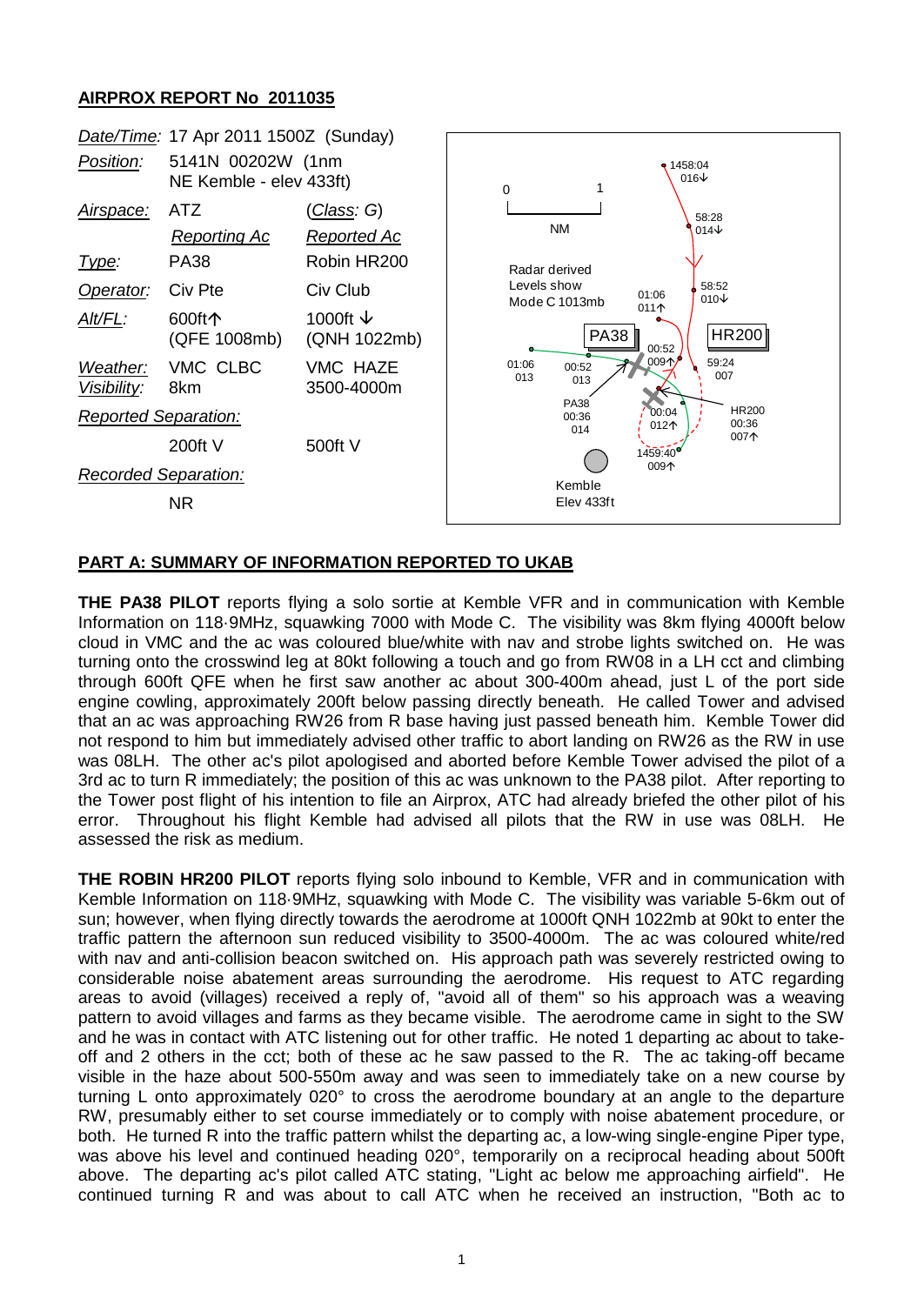immediately turn R for avoidance"; both flights turned R instantly. At this time the other ac had overflown his ac above and presumably continued on course after the R turn. ATC directed him on to downwind cct procedure with 2 ac ahead which completed their ccts and landed. No ac followed his ac, he thought, as he flew downwind, base and final. After landing he reported to ATC and discussed the incident with the 'controller' and he apologised for any part he played in it. He assessed the risk as none.

**THE KEMBLE FISO** reports RW 08LH in use. Visibility about 8km in haze, sunny. Traffic levels were moderate. The Robin flight called and was given relevant information, with RW and cct correctly read back. He then requested a R base join and was accordingly requested to report R base. He duly did so and was requested to report final. The PA38 pilot then reported final for a touch and go, which he duly performed before a PA28 then lined up and departed. The Airport Manager, acting as assistant, then noticed an ac turning R base for RW26. He immediately requested the PA28 pilot to perform a R turn; the PA38 was not at this time visible from the tower, but its pilot made a call indicating that the other ac had passed just below him.

**ATSI** reports that the Airprox was reported to have occurred at 1500, within the visual cct and to the NE of Kemble Airport. The ATZ consists of a circle, radius 2nm, centred on RW08/26 and extends from SFC to 2000ft above the aerodrome elevation (436ft).

The Airprox was reported by the pilot of a PA38 in the LH cct and the other ac was an Robin HR200 inbound to Kemble from Gloucestershire.

A FISO service is provided at Kemble. RW08 was in use with LH ccts with traffic levels reported as moderate.

CAA ATSI had access to radar recording, provided by NATS Swanwick, together with written reports from pilots and the FISO. The radar recording showed a number of ac in the vicinity of Kemble squawking 7000. However it was not possible to identify the ac concerned or the occurence itself.

Although not a requirement, Kemble do provide an RT recording facility but due to a fault, no recording was available for the period.

The weather for Lyneham is provided; METAR EGDL 171450Z 03004KT 9999 FEW040 SCT060 17/09 Q1023 BLU NOSIG=

The FISO's written report indicated that the HR200 called for joining and was passed the relevant information with the RW in use and cct direction. After a correct readback the HR200 requested a R base join and the FISO asked the HR200 to report R base.

The HR200 pilot's written report indicated that the field was to the SW (i.e. approaching from the NE). It was not clear why the pilot requested a R base join for RW08.

The PA38 flight was in the LH cct for RW08 and reported on final for a touch and go. After the PA38 departed from the touch and go, a PA28 lined up and departed. The FISO assistant, noticed an ac turning on a R base for RW26 and this was later identified as the HR200.

The PA38 pilot indicated that, after completing the touch and go, when crosswind in a climbing L turn at a height of 600ft, the other ac (HR200) was observed passing below. The PA38 pilot advised Kemble about the other ac (HR200).

The PA38 pilot indicated that he heard Kemble FISO advise the HR200 to abort landing on RW26 as the RW in use was 08 LH.

The HR200 pilot's written report indicated that the ac was out of position, due to the avoidance of noise sensitive areas in haze and sun conditions. The HR200 pilot discussed the incident afterwards with the FISO.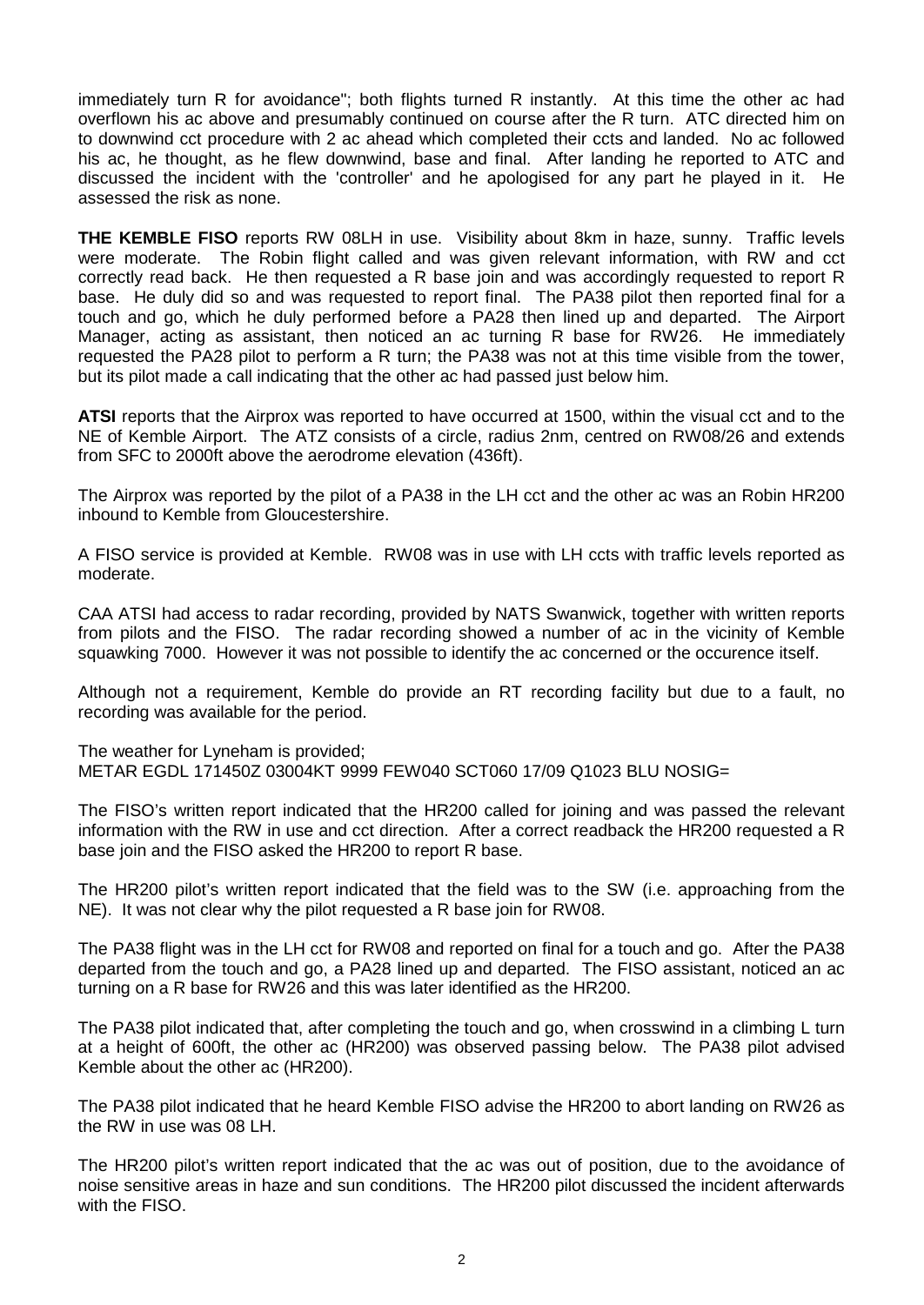The pilot of the PA38 indicated that a report was made to Kemble Tower after the flight.

No MOR report was received from the FISO; however, an internal FISO report was forwarded at a later date. The Kemble FISO manual, page 36. Paragraph 10.1, states:

'Reporting of incidents shall be carried out in accordance with CAP 410, CAP 382 and the Air Navigation Order (ANO).'

It was noted that the current version of CAP410 dated 7 March 2002, does not align with the ANO (and reflected in CAP382). For example CAP 410, Part A, Chapter 8, Page 2, paragraph 5.4, relates to MOR reporting and states:

'Although mandatory reporting applies only to public transport aircraft registered in the UK or operating under the jurisdiction of a UK Operator, and all turbine powered aircraft, FISOs are to report all occurrences regardless of the category or nationality of the aircraft.'

Whereas the ANO Article 226 (3) states:

'This article applies to occurrences which endanger or which, if not corrected, would endanger an aircraft, its occupants or any other person.'

The HR200 inbound from Gloucestershire was considered to be approaching the airfield from the NE and it was not clear why, approaching from that direction, the pilot wanted to join on R base for RW08.

The pilot of the HR200 indicated that the ac was out of position, due to the avoidance of noise sensitive areas in haze and sun conditions.

#### ATSI RECOMMENDATION

It is recommended that CAA ATSD should review and update CAP410 to ensure the document is correctly aligned to UK legislation.

UKAB Note (1): The Clee Hill radar recording does not capture the CPA but at 1458:04 shows a 7000 squawk (possibly the HR200) approaching Kemble from the N with 3·3nm to run descending through FL016 (1870ft QNH 1022mb) which fades after the sweep at 1459:24 1·5nm NE of Kemble at FL007 (970ft QNH 1022mb). Another 7000 squawk appears 16sec later, possibly the PA38, 0·9nm E of Kemble indicating FL009 (1170ft QNH) in a L turn passing heading 040°. The PA38 continues the turn towards the downwind leg and at 1500:36 indicates FL014 when 1·1nm N of Kemble turning through heading 280°. At the same time a 7000 squawk appears, believed to be the HR200, 0·5nm SE of the PA38, tracking 030° indicating FL007 (970ft QNH) and climbing. The PA38 rolls out downwind at 1501:06 at FL013 (1570ft QNH) whilst the HR200 climbs to FL011 (1370ft QNH) and also turns L onto the downwind leg 1·7nm NNE of Kemble.

#### **PART B: SUMMARY OF THE BOARD'S DISCUSSIONS**

Information available included reports from the pilots of both ac, radar video recordings, a report from the FISO involved and a report from the appropriate ATC authority.

Members could not understand the HR200 pilot's mindset. He had been informed that the RW in use was RW08 but had positioned onto R base and then final for RW26 and this had brought his ac into conflict with the departing PA38, causing the Airprox. The HR200 pilot had reported seeing the departing PA38 and 2 other ac in the cct so this should have alerted him to the fact that he was approaching the 'wrong end' of the RW as they were flying in the opposite direction to his cct pattern. Members agreed that there was no substitute for carrying out a standard O/H join, particularly when